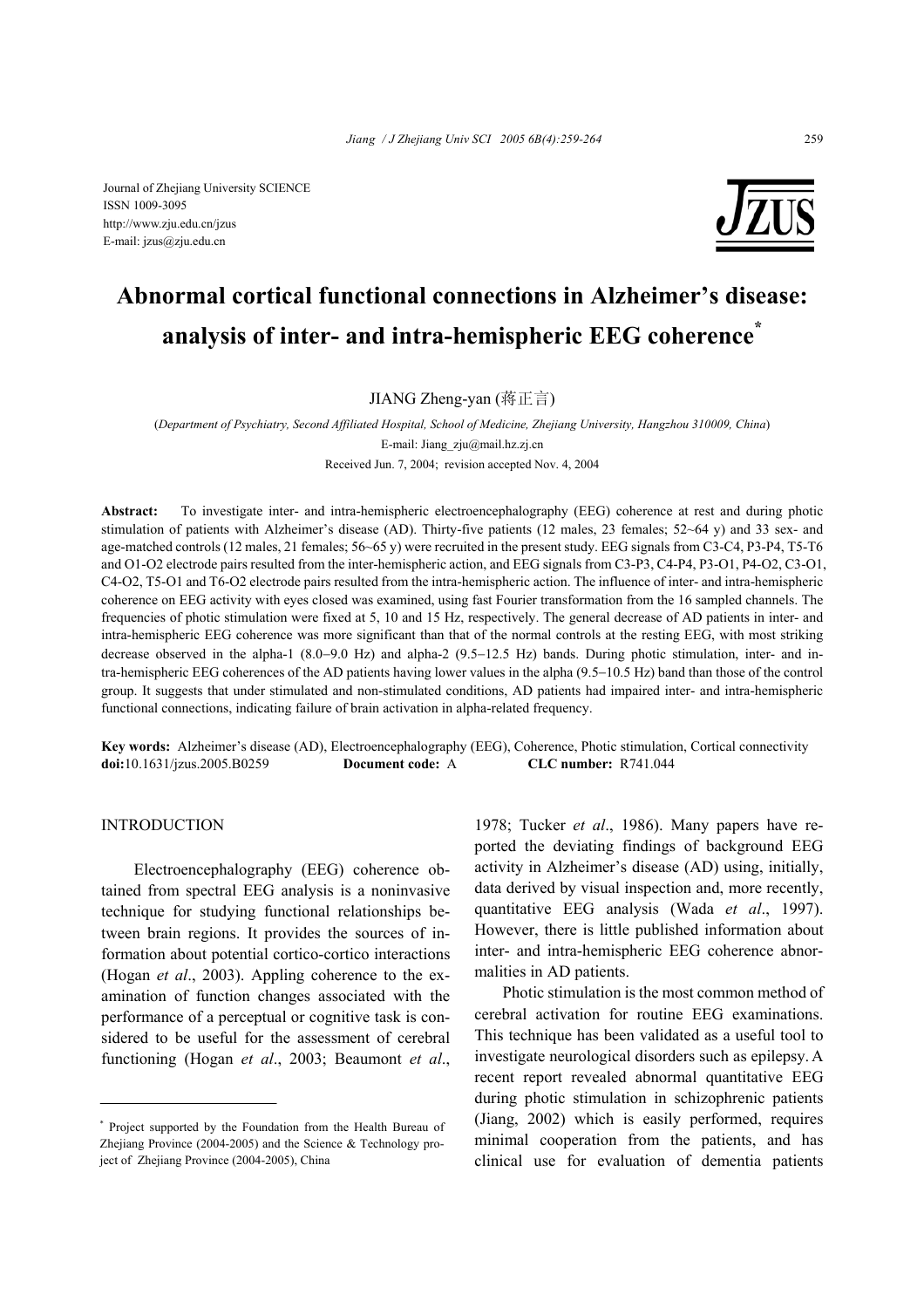#### (Politoff *et al*., 1992).

To our knowledge, there is no reported study on inter- and intra-hemispheric coherence during resting and photic stimulation. The objective of the present study is to estimate the inter- and intra-hemispheric EEG coherence in AD patients under the conditions of resting and photic stimulation, and to compare them with those of the normal controls.

#### METHODS

## **Subjects**

The patient group consisted of 35 patients with DSM-IV (American Psychiatric Association, 1994) diagnosis of primary degenerative dementia, Alzheimer's disease (23 women and 12 men; aged 52~64 y, mean  $57.6\pm3.1$  y). They were outpatients or inpatients from the Department of Psychiatry, Second Affiliated Hospital, Zhejiang University, China. The diagnosis was based on general medical, psychiatric and neuropsychological testing. Laboratory tests included neurological, serological and neuroimaging (MRI and/or CT) studies. None of the patients had received medications acting upon the central nervous system. Each patient was assessed with Functional Assessment Stages (FAST) and a Chinese version of the Mini-Mental State Examination (MMSE). According to the FAST results, 23 patients had mild (FAST 3), 12 patients moderate (FAST 4). Their MMSE scores were from 10 to 23, mean 15.2 $\pm$ 3.4.

Thirty-three healthy volunteers (21 women and 12 men; aged 56~65 y, mean 59.0±3.2 y) were recruited as a control group, without personal or family history of psychiatric or neurological disease. The control group was not significantly different from the AD group in age and sex. Their MMSE score was above 25. All subjects were right-handed and agreed to participate in the study with full knowledge of the experimental nature of the research.

## **EEG recording and analysis**

During EEG recording the subjects were in a resting state with eyes closed, sitting in a semi-darkened, electrically shielded, sound attenuated room. According to the international 10−20 systems, all EEGs were recorded by trained EEG technologists using a 16-channal electroencephalograph (EEG-NATION 918, Shanghai, China). EEG recordings were carried out with electrodes referenced to linked ear lobes with a time constant of 0.3 s and a high cut filter of 70 Hz. Impedance of electrode/skin was kept below 5000 Ω. Resting EEG was recorded for 5~10 min for each subject. Selection of segments recorded when the eyes were closed but awake was based on visual inspection of EEG and electro-oculographic (EOG) recordings. The EEG recording was repeated. Segments containing eye movements, blinks, or muscle activity were excluded from the analysis.

EEG coherence was calculated by means of the Fast Fourier Transform (FFT) method. One epoch consisted of 2 s, and 20 artifact-free epochs per subject were processed with a spectral resolution of 0.5 Hz. Coherence between two waveforms *x* and *y* was calculated as  $\gamma_w^2(f) = [G_w(f)]^2/[G_w(f)G_w(f)],$ where  $G_{xy}(f)$  is the mean cross-power density and  $G_{xx}(f)$  and  $G_{yy}(f)$  are the respective mean auto-power spectral densities. The details of the method for calculating the coherence are published in Jiang (2004). In this study, inter-hemispheric EEG coherence was measured between the following 4 homologous electrode pairs: left-right centrals (C3-C4), left-right parietals (P3-P4), left-right temporals (T5-T6) and left-right occipitals (O1-O2); intra-hemispheric EEG coherence was measured between the following 8 electrode pairs: left and right centro-parietal (C3-P3, C4-P4), left and right parieto-occipital (P3-O1, P4-O2), left and right centro-occipital (C3-O1, C4-O2), left and right temporo-occipital (T5-O1 and T6-O2). Data were banded into delta band (2.0−3.5 Hz), theta band (4.0−7.5 Hz), alpha-1 band (8.0−9.0 Hz), alpha-2 band (9.5−12.5 Hz), beta-1 band (13−19.5 Hz) and beta-2 band (20−28 Hz).

## **Photic stimulation**

After routine EEG examination, the subjects were given photic stimulation consisting of a white flicker with flash intensity of 5020 cd/ $m<sup>2</sup>$  at 5, 10 and 15 Hz, respectively, delivered by a photo-stimulator and a stroboscopic lamp placed 25 cm from the subjects' eyes. Photic stimulation was given at random order for 30 s with interval of 10 s. Since artifacts occasionally contaminated the initial part of the recording, the 2 s segment after the beginning of photic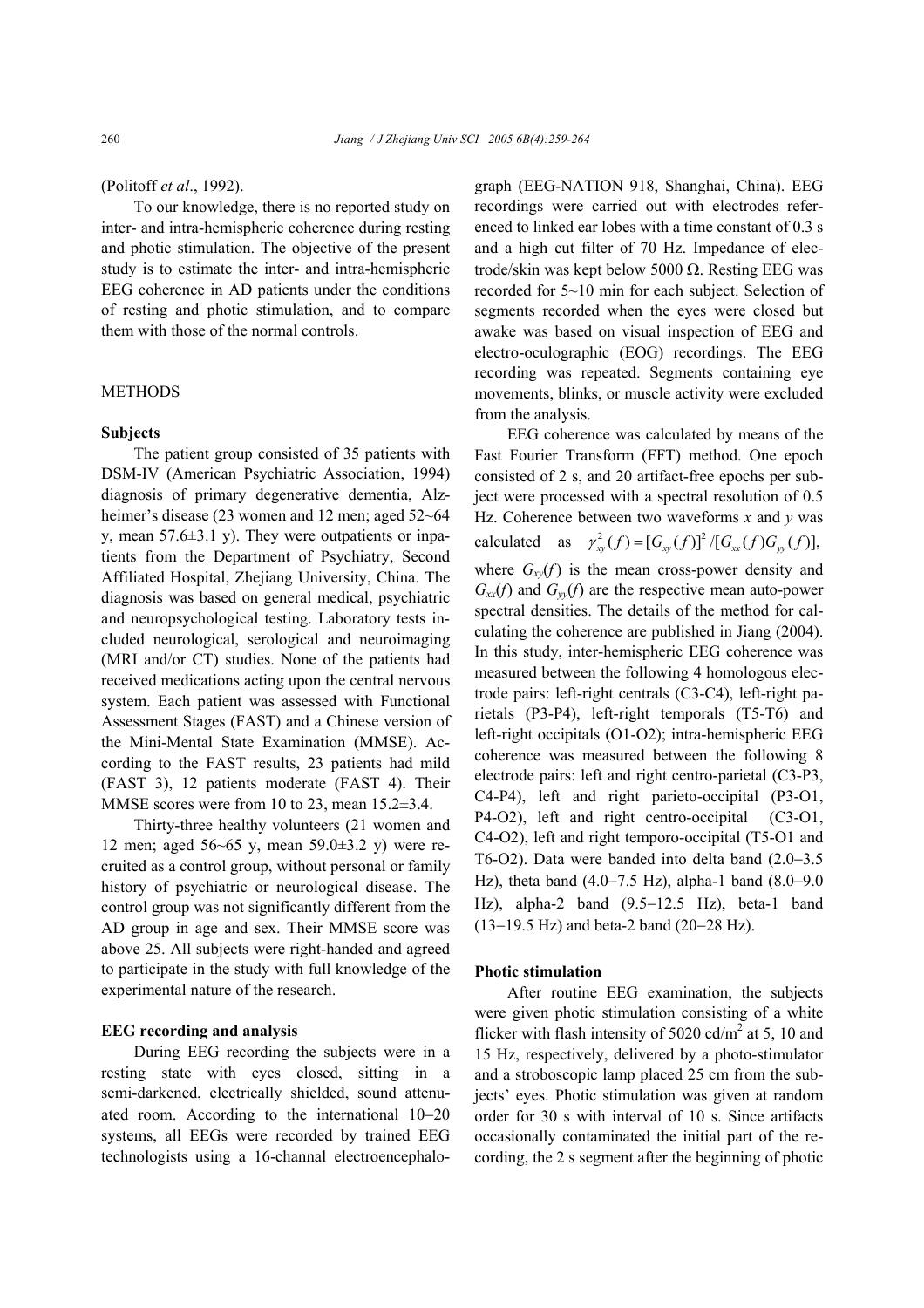stimulation was excluded from the analyses. Ten artifact-free 2 s epochs were selected. EEG coherence during photic stimulation was analyzed using the same procedure described above for the resting condition. Since photic stimulation mainly induces fundamental harmonic responses, inter- and intra-hemispheric EEG coherence was measured for the three stimulus conditions of the experiment on the frequency corresponding to each stimulus frequency of 5, 10 and 15 Hz, respectively.

#### **Statistics**

In this study, Fisher's Z transformation was used to normalize the distribution of coherence values. Differences in inter- and intra-hemispheric EEG coherence values between the AD patients and the normal controls were analyzed on each frequency band by using two-way analyses of variance (ANOVA) with a grouping factor (patients vs controls) and a within-subject factor (electrode pairs). As in the EEG recording and analysis method, for analysis of inter-hemispheric coherence the within subject factor, *i.e.*, electrode pair involved four levels; for analysis of intra-hemispheric coherence, electrode pair involved eight levels. Separate ANOVAs were conducted for the different frequency bands in order to test inter- and intra-hemispheric EEG coherence, respectively. The testing condition, such as resting and photic stimulation, is used as a condition variable. Then, two-tailed student's *t*-test was conducted to compare the coherence value between groups. Statistical significance was defined as *P*<0.05.

## RESULTS

# **Inter- and intra-hemispheric EEG coherence in resting state**

Tables 1 and 2 show the inter- and intra-hemispheric coherence values in the resting EEG as well as the analysis results by ANOVA for the control and AD groups on different frequency bands. In the resting condition, there were differences of inter- and intra-hemispheric EEG coherence values between the two groups.

As shown in Table 1, in inter-hemispheric coherence, the significant group differences are in the delta [*F*(1,3)=4.17, *P*=0.04], alpha-1 [*F*(1,3)=13.79, *P*=0.004] and alpha-2 [*F*(1,3)=18.91, *P*=0.0001] bands. Post-hoc analysis by *t*-test indicated that the AD patients had significantly lower inter-hemispheric EEG coherence than the control subjects at C3-C4 and P3-P4 pairs for the alpha-1 band, as well as at C3-C4 and T5-T6 pairs for the alpha-2  $(P<0.05)$ . No significant group difference was found, however, in the theta  $[F(1,3)=0.13, P=0.71]$ , beta-1  $[F(1,3)=0.59,$ *P*=0.44] and beta-2 [*F*(1,3)=0.66, *P*=0.41] bands.

As seen in Table 2, in intra-hemispheric coherence, significant group differences are in the delta [*F*(1,7)=10.79, *P*=0.001], theta [*F*(1,7)=4.58, *P*=0.03], alpha-1 [*F*(1,7)=8.33, *P*=0.004] and alpha-2  $[F(1,7)=6.88, P=0.009]$  bands. Post-hoc analysis revealed that the AD patients had significantly lower intra-hemispheric EEG coherence in delta band at C4-O2 pairs, in theta band at P4-O2 and T5-O1 pairs, in alpha-1 band at T6-O2 pairs, and in alpha-2 band at

**Table 1 Inter-hemispheric coherence values in the resting EEG (mean±***SD***) and analysis results by ANOVA** 

| Frequency bands           |     | $C3-C4$                      | P3-P4           | T <sub>5</sub> -T <sub>6</sub> | $O1-O2$         | <b>ANOVA</b>   |    |                  |  |
|---------------------------|-----|------------------------------|-----------------|--------------------------------|-----------------|----------------|----|------------------|--|
| (Hz)                      |     |                              |                 |                                |                 | $\overline{F}$ | df | $\boldsymbol{P}$ |  |
| Delta                     | AD  | $0.87 \pm 0.31$              | $0.95 \pm 0.31$ | $0.41 \pm 0.12$                | $1.00 \pm 0.32$ | 4.17           |    | $0.04*$          |  |
| $(2.0-3.5)$               | Con | $0.93 \pm 0.11$              | $1.14\pm0.23$   | $0.52 \pm 0.25$                | $1.14 \pm 0.36$ |                |    |                  |  |
| Theta<br>$(4.0 - 7.5)$    | AD  | $0.74 \pm 0.16$              | $0.89 \pm 0.19$ | $0.34\pm0.08$                  | $0.92\pm0.34$   | 0.13           |    | 0.71             |  |
|                           | Con | $0.75 \pm 0.22$              | $0.92 \pm 0.31$ | $0.36 \pm 0.17$                | $0.93 \pm 0.28$ |                |    |                  |  |
| Alpha-1<br>$(8.0 - 9.5)$  | AD  | $0.79 \pm 0.22$ <sup>*</sup> | $0.82 \pm 0.27$ | $0.34\pm 0.11$                 | $0.89 \pm 0.28$ | 13.79          |    | $0.004***$       |  |
|                           | Con | $1.17 \pm 0.26$              | $1.09 \pm 0.24$ | $0.49 \pm 0.31$                | $0.98\pm0.33$   |                |    |                  |  |
| Alpha-2                   | AD  | $0.78 \pm 0.28$ <sup>*</sup> | $0.85 \pm 0.27$ | $0.31 \pm 0.18$ <sup>*</sup>   | $0.97\pm0.22$   | 18.91          |    | $0.0001***$      |  |
| $(10.0 - 12.5)$           | Con | $1.21 \pm 0.19$              | $1.13 \pm 0.41$ | $0.53 \pm 0.16$                | $1.21 \pm 0.43$ |                |    |                  |  |
| Beta-1                    | AD  | $0.51 \pm 0.15$              | $0.64 \pm 0.18$ | $0.29 \pm 0.10$                | $0.75 \pm 0.29$ | 0.59           |    | 0.44             |  |
| $(13.0 - 19.5)$           | Con | $0.65 \pm 0.14$              | $0.70 \pm 0.20$ | $0.30 \pm 0.13$                | $0.81 \pm 0.21$ |                |    |                  |  |
| Beta-2<br>$(20.0 - 29.5)$ | AD  | $0.47 \pm 0.13$              | $0.65 \pm 0.17$ | $0.27 \pm 0.08$                | $0.72 \pm 0.31$ | 0.66           |    | 0.41             |  |
|                           | Con | $0.57 \pm 0.15$              | $0.71 \pm 0.25$ | $0.36 \pm 0.11$                | $0.82 \pm 0.21$ |                |    |                  |  |

Coherence values transformed to Fisher's Z scores, compared between two groups (two-tailed *t*-test). \* *P*<0.05; \*\**P*<0.01; Con: the normal controls; AD: the patients of Alzheimer's disease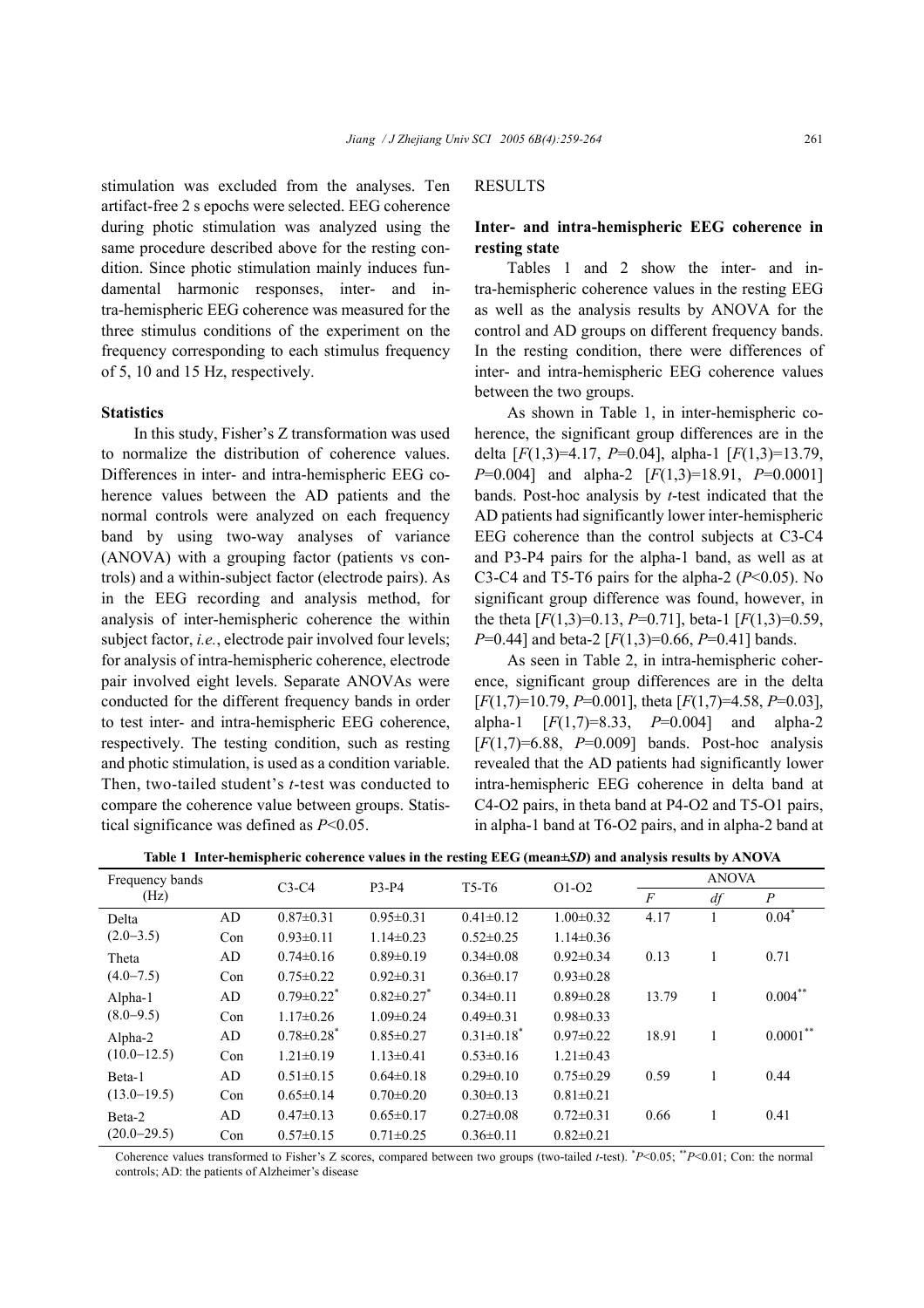**Table 2 Intra-hemispheric coherence values in the resting EEG (mean±***SD***) and analysis results by ANOVA\***

| Frequency<br>bands (Hz)         | $C3-P3$ | $C4-P4$               | P3-01                                     | $P4-O2$                         | $C3-O1$                                                                                                  | $C4-O2$         | $T5-01$                                                 | $T6-02$                    | <b>ANOVA</b>                                                       |       |    |                |
|---------------------------------|---------|-----------------------|-------------------------------------------|---------------------------------|----------------------------------------------------------------------------------------------------------|-----------------|---------------------------------------------------------|----------------------------|--------------------------------------------------------------------|-------|----|----------------|
|                                 |         |                       |                                           |                                 |                                                                                                          |                 |                                                         |                            |                                                                    | F     | df | $\overline{P}$ |
| Delta                           |         | $AD$ 1.36 $\pm$ 0.18  | $1.40 \pm 0.14$                           |                                 | $1.30\pm 0.17$ $1.25\pm 0.22$                                                                            |                 | $0.75\pm0.14$ $0.73\pm0.13$ $1.29\pm0.24$ $1.16\pm0.16$ |                            |                                                                    | 10.79 |    | $0.001$ **     |
| $(2.0-3.5)$                     |         | Con $1.52 \pm 0.28$   | $1.59 \pm 0.50$                           | $1.38\pm0.21$ $1.33\pm0.22$     |                                                                                                          | $0.91 \pm 0.24$ | $0.89\pm0.23$ $1.34\pm0.17$ $1.30\pm0.23$               |                            |                                                                    |       |    |                |
| Theta                           |         | $AD$ 1 36 $\pm$ 0 13  |                                           |                                 | $1.36\pm0.19$ $1.20\pm0.16$ $1.06\pm0.18$ $0.70\pm0.16$ $0.63\pm0.23$ $1.04\pm0.27$ $1.13\pm0.11$ $4.58$ |                 |                                                         |                            |                                                                    |       |    | $0.03*$        |
| $(4.0 - 7.5)$                   |         | Con $1.43\pm0.21$     | $1.37\pm0.28$                             | $1.26 \pm 0.25$ $1.30 \pm 0.17$ |                                                                                                          | $0.75 \pm 0.24$ | $0.77\pm 0.15$ 1.28 $\pm 0.29$                          |                            | $1.13\pm 0.14$                                                     |       |    |                |
| $Alpha-1$                       |         | $AD$ 1.35 $\pm$ 0.16  | $1.32 \pm 0.26$                           | $1.14\pm0.23$ $1.23\pm0.33$     |                                                                                                          | $0.63 \pm 0.19$ |                                                         |                            | $0.69 \pm 0.27$ 1.21 $\pm 0.26$ 1.13 $\pm 0.22$ <sup>**</sup> 8.33 |       |    | $0.004***$     |
| $(8.0 - 9.5)$                   |         | Con $1.51\pm0.32$     | $1.52\pm0.25$ $1.23\pm0.47$ $1.24\pm0.35$ |                                 |                                                                                                          | $0.75 \pm 0.29$ | $0.78\pm0.25$ 1.27 $\pm$ 0.34 1.23 $\pm$ 0.43           |                            |                                                                    |       |    |                |
| Alpha-2                         |         |                       |                                           |                                 | AD 1.34±0.28 1.34±0.25 1.16±0.23 1.26±0.21 0.62±0.26 0.70±0.25 1.24±0.22 1.20±0.23                       |                 |                                                         |                            |                                                                    | 6.88  |    | $0.009**$      |
| $(10.0 - 12.5)$                 |         | Con $1.45 \pm 0.35$   | $1.54\pm0.39$                             | $1.26\pm0.60$ $1.33\pm0.47$     |                                                                                                          | $0.79 \pm 0.40$ | $0.87\pm0.32$ 1.36 $\pm$ 0.36 1.48 $\pm$ 0.22           |                            |                                                                    |       |    |                |
| Beta-1                          |         | $AD \; 1.26 \pm 0.17$ | $1.25 \pm 0.14$                           | $1.10\pm0.16$ $1.13\pm0.25$     |                                                                                                          | $0.62 \pm 0.13$ | $0.64\pm0.17$ $1.22\pm0.12$ $1.07\pm0.25$               |                            |                                                                    | 3.85  |    | 0.05           |
| $(13.0 - 19.5)$                 |         | Con $1.38\pm0.23$     | $1.33\pm0.22$ $1.20\pm0.22$ $1.18\pm0.19$ |                                 |                                                                                                          | $0.67 \pm 0.19$ | $0.70 \pm 0.14$                                         | $117\pm 017$ 115 $\pm 019$ |                                                                    |       |    |                |
| Beta-2                          |         | $AD$ 1.12 $\pm$ 0.16  | $1.17\pm 0.15$                            | $1.11 \pm 0.17$ $1.12 \pm 0.14$ |                                                                                                          | $0.61 \pm 0.13$ | $0.67 \pm 0.10$                                         | $1.12\pm0.23$              | $1.04\pm0.27$                                                      | 0.02  |    | 0.91           |
| $(20.0-29.5)$ Con $1.20\pm0.17$ |         |                       | $1.23 \pm 0.24$                           | $1.14\pm0.20$ $1.13\pm0.22$     |                                                                                                          | $0.62 \pm 0.15$ | $0.68 \pm 0.15$                                         | $1.20 \pm 0.13$            | $111\pm0.17$                                                       |       |    |                |

\* Coherence values transformed to Fisher's Z scores, compared between two groups (two-tailed *t*-test). \* *P*<0.05; \*\**P*<0.01; Con: the normal controls; AD: the patients of Alzheimer's disease

C4-P4 pairs  $(P< 0.05)$ . There was no significant group difference found, however, in beta-1  $[F(1,7)=3.85]$ , *P*=0.05] and beta-2 [*F*(1,7)=0.02, *P*=0.91] bands.

# **Inter- and intra-hemispheric EEG coherence during photic stimulation**

Fig.1 shows the inter-hemispheric EEG coherence during photic stimulation on different bands for the control and AD groups. Two-way ANOVA revealed significant group differences in frequencies of the alpha band (10 Hz) and beta band (15 Hz) corresponding to photic stimulation at 10 Hz [*F*(1,3)=17.33, *P*=0.001] and 15 Hz [*F*(1,3)=10.56, *P*=0.0018]. No significant group difference was found, however, in the frequency corresponding to photic stimulation at 5 Hz [*F*(1,3)=2.34, *P*=0.13]. A subsequent *t*-test revealed that under the condition of photic stimulation, the AD patients had significantly lower values of inter-hemispheric coherence in the C3-C4, T5-T6 and O1-O2 pairs for alpha band, P3-P4 and O1-O2 pairs for beta band.

Fig.2 shows the intra-hemispheric EEG coherence during photic stimulation on different bands in the control and AD groups. The analysis results by ANOVA showed significant group differences in the frequency corresponding to photic stimulation at 5 Hz [*F*(1,7)=6.6, *P*=0.01], 10 Hz [*F*(1,7)=5.80, *P*=0.01] and 15 Hz [*F*(1,7)=17.63, *P*=0.001]. The AD patients had significantly lower values of intra-hemispheric coherence in C4-P4 and C3-O1 pairs for theta band, C3-P3, C3-O1 and T6-O2 pairs for alpha band, P3-O1, P4-O2, C3-O1, C4-O2 and T6-O2 pairs for beta band.

# DISCUSSION

The present study is focused on the inter- and intra-hemispheric EEG coherence during rest and photic stimulation of the AD patients. The experimental results in Tables 1 and 2 indicated that AD patients had smaller coherence values during resting than those of the sex- and age-matched normal controls. Abnormal changes of inter- and intra-hemispheric coherence EEG suggest that the decrease of coherence may be interpreted as due to AD causing diffuse and widespread cerebral degeneration, which result in fewer neuronal connections. Moreover the lower coherence values may also reflect impairment of inter- and intra-hemispheric functional connections.

As shown in Figs.1b and 2b, significant group differences are found in alpha band under the photic stimulation. The AD patients show significantly lower inter- and intra-hemispheric EEG coherence than that of the normal controls. This experimental result provided evidence that AD patients show lower coherence during photic stimulation, suggesting failure of stimulation-related brain activation in AD. In this study, 23 of the 35 AD patients were diagnosed as having mild dementia, suggesting that the lower inter- and intra-hemispheric EEG coherence during rest and photic stimulation may appear even in the early stage of AD.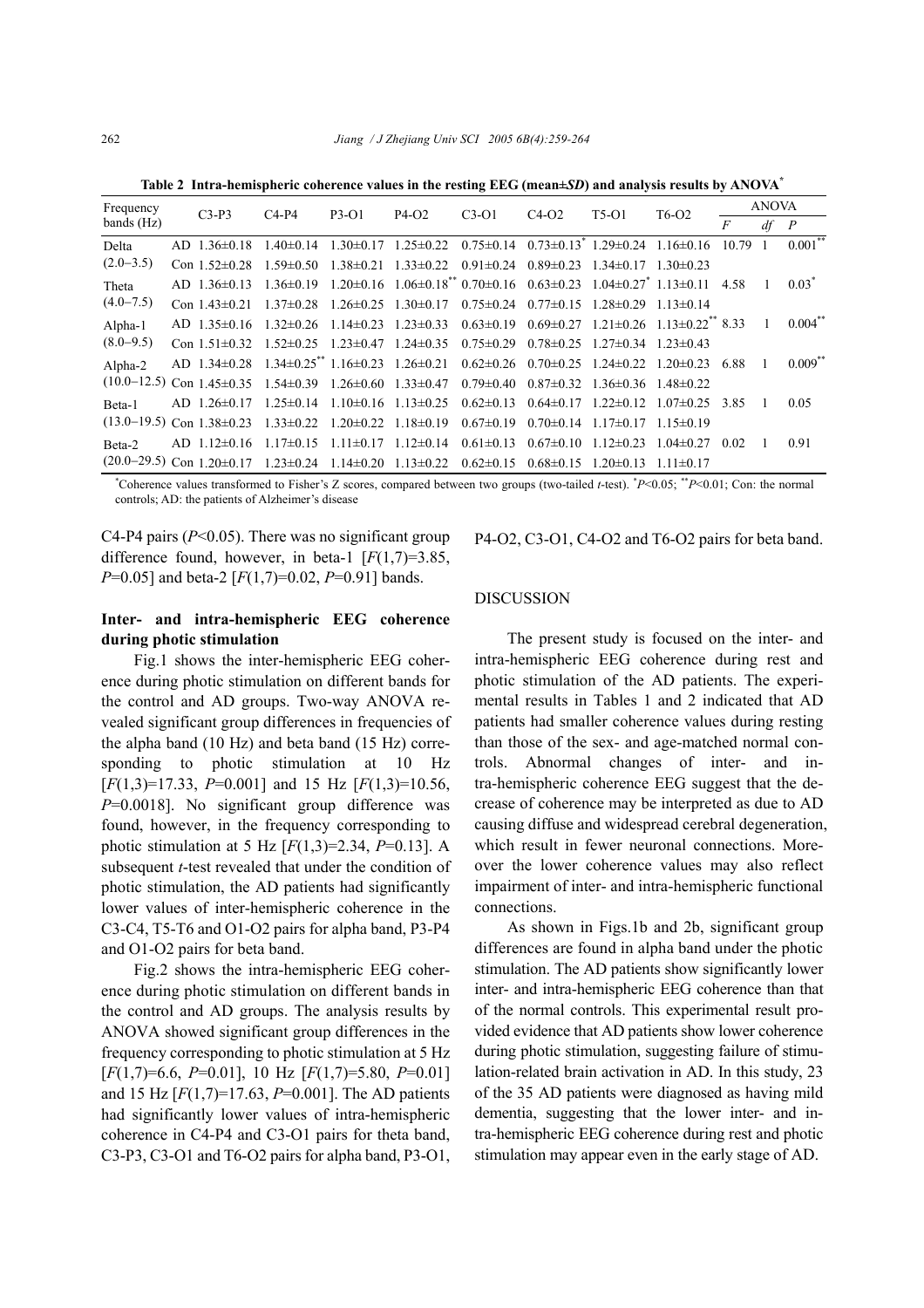



**Fig.1 Inter-hemispheric EEG coherence values at different electrode pairs during photic stimulation (PS) in Alzheimer's disease (AD) patients and controls subjects (Con). (a) Theta band (5 Hz) during PS 5 Hz; (b) Alpha band (10 Hz) during PS 10 Hz; (c) Beta band (15 Hz) during PS 15 Hz (\*** *P***<0.05)** 

The natural EEG frequency as expressed in the spontaneous alpha activity is responsible for the generation of the alpha frequency component of evoked potentials. Some EEG studies provided evidences that the alpha band is involved in the process of information in brain. Moreover, recent studies (Basar *et al*., 1997; Schurmann and Basar, 2001) suggested that when an external sensory stimulation is applied to the brain, alpha rhythms may have functional correlation with primary sensory processing and preparatory processes. This study showed lower EEG coherence in the alpha band not only during rest, but

**Fig.2 Intra-hemispheric EEG coherence values at different electrode pairs during photic stimulation (PS) in Alzheimer's disease (AD) patients and controls subjects (Con). (a) Theta band (5 Hz) during PS 5 Hz; (b) Alpha band (10 Hz) during PS 10 Hz; (c) Beta band (15 Hz) during PS 15 Hz (\*** *P***<0.05, \*\****P***<0.01)** 

also during photic stimulation of AD patients. Therefore, our experimental result reflects that alpha band oscillation involving the process of information may be responsible for the less expressed alpha coherence during photic stimulation of AD patients. Moreover, the observed lower coherence values in both conditions suggest that the lower alpha coherence in AD patients at rest may be responsible for the lower coherence under the photic stimulation.

AD patients had been found to have atrophy of corpus callosum as compared with age-matched control subjects by using neuroimaging techniques and